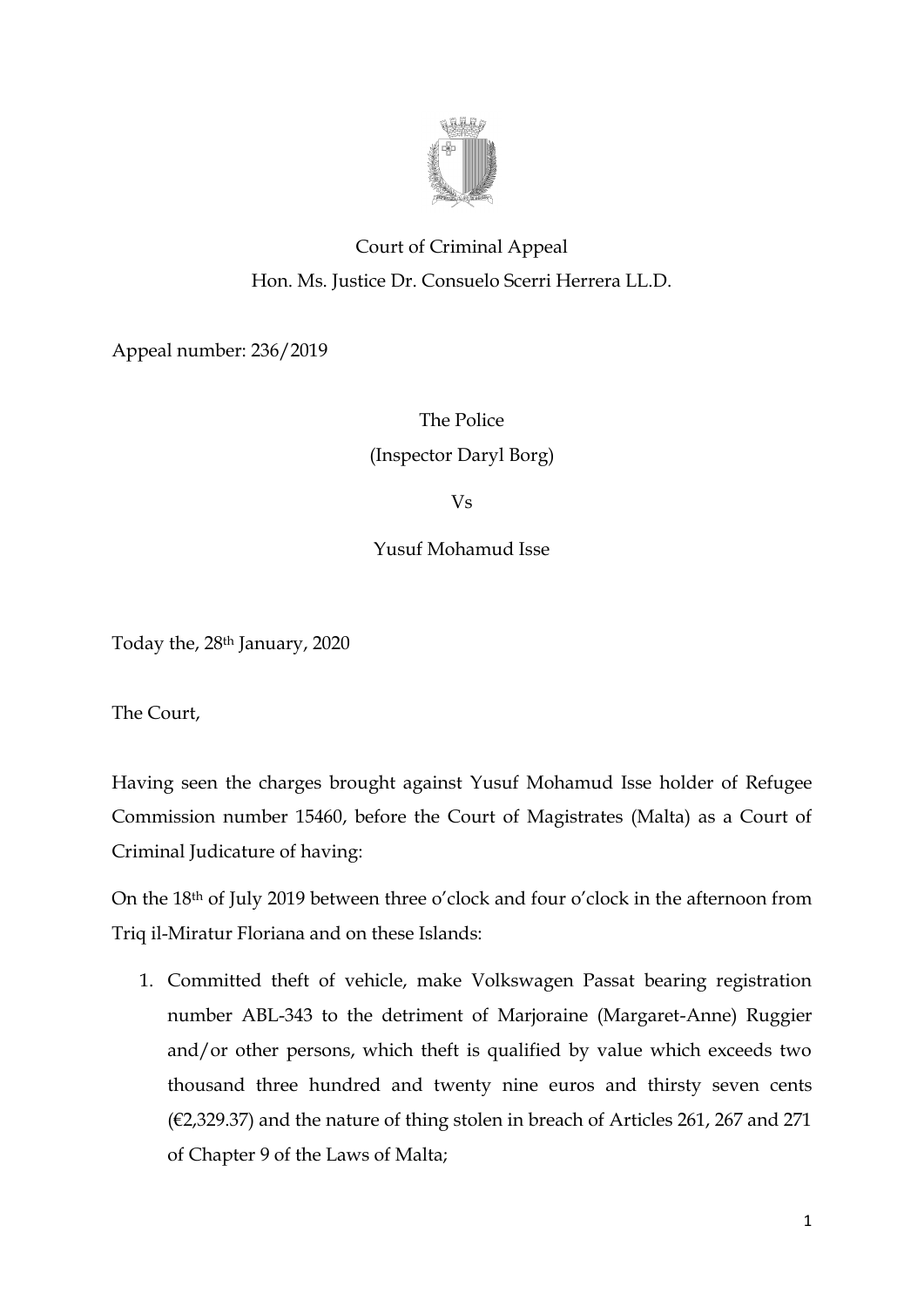- 2. Also for having committed theft of mobile phone to the detriment of Marjoraine (Margaret-Anne) Ruggier and/or other persons, which theft is qualified by value which exceeds two hundred and thirty two euros and ninety four cents (€232.94) but does not exceed two thousand three hundred and twenty nine euros and thirsty seven cents  $(E2,329.37)$  and the nature of thing stolen in breach of Articles 261, 267 and 271 of Chapter 9 of the Laws of Malta;
- 3. Also for having driven vehicle bearing registration number ABL-343, make Volkswagen Passat, without a driving license and this in breach of Article 15 (1) of Chapter 65 of the Laws of Malta;
- 4. Also for having driven vehicle bearing registration number ABL 343 make Volkswagen Passat, without being covered by an insurance policy and this in breach of Article 3(1) of Chapter 104 of the Laws of Malta.

Having seen the judgment meted by the Court of Magistrates (Malta) as a Court of Criminal Judicature proffered on the 20<sup>th</sup> of July 2019 whereby the Court, after having seen Sections 17, 261, 267, 271, 280 of Chapter 9 of the Laws of Malta and Section 15 (1) of Chapter 65 of the Laws of Malta as well as Section 3 (1) of Chapter 104 of the Laws of Malta the Court found the accused guilty of all the charges brought against him and condemned him to fourteen (14) months imprisonment and disqualified him from holding a driving licence for a period of twelve (12) months from today. After having seen Article 392 A (2) and 401 (3) of Chapter 9 of the Laws of Malta, the Court ordered that a copy of this judgement together with the acts of these proceedings are sent to the Attorney General within the time limit stipulated by Law.

Having seen the acts of the proceedings;

Having seen the updated conduct sheet of the appellate, presented by the prosecution as requested by this Court.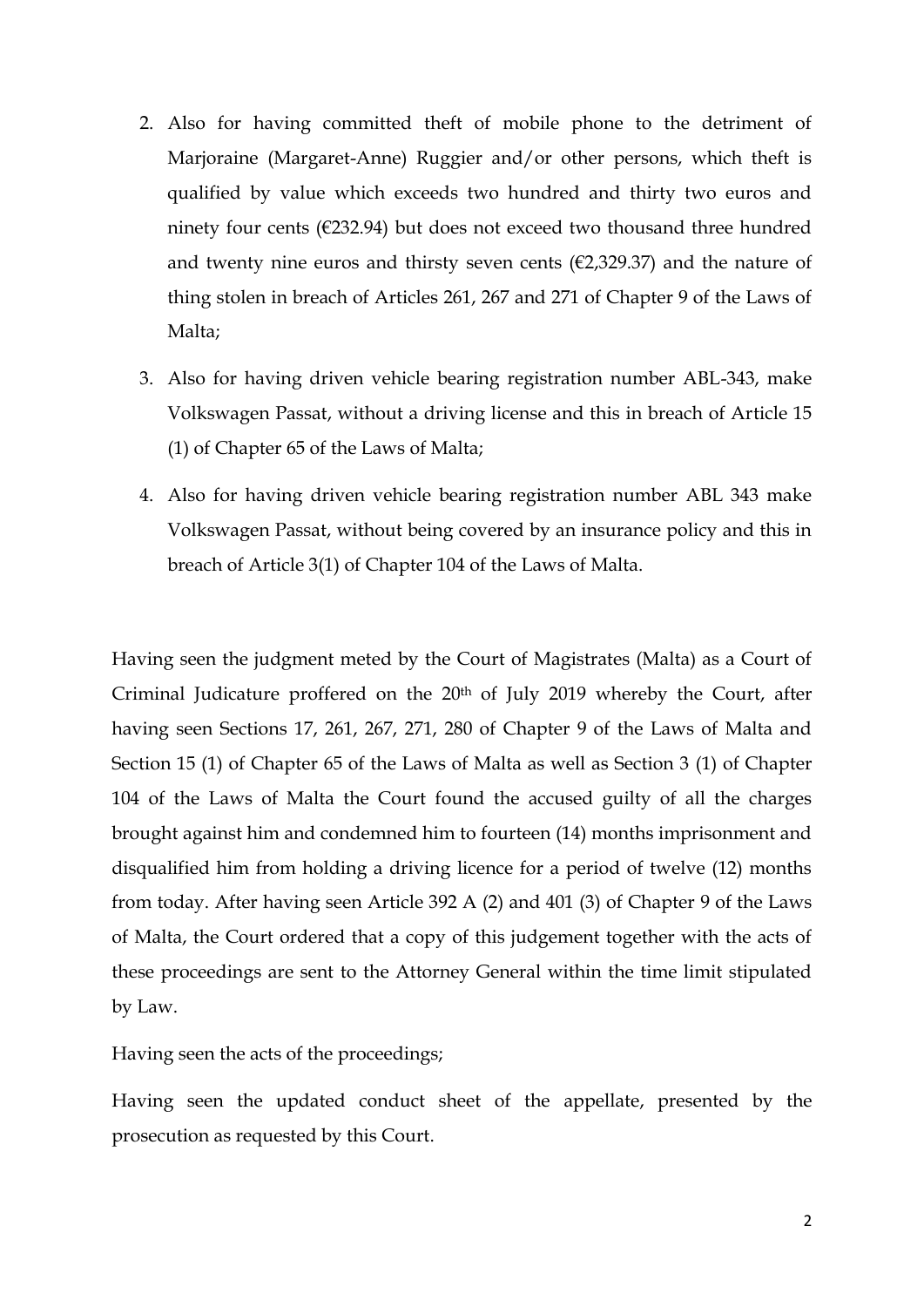Having seen the appeal application presented by the Attorney General in the registry of this Court on the 8th of August 2019 whereby this Court was requested to reform the judgment proffered against the accused by:

- 1. Confirming that part of the judgment whereby the Court of Magistrates found the accused guilty of all the charges brought against him;
- 2. Cancels and revokes that part of the judgment whereby the Court of Magistrates condemned the accused to fourteen (14) months imprisonment, and instead impose the relative punishment which is in accordance with the law as well as to mete out the consequences of the finding of guilt prescribed by law.

Having seen the grounds for appeal of the Attorney General:

That on the 23rd of July 2019, in terms of article 392A of the Criminal Code, the Attorney General received the records of these proceedings and felt aggrieved by the aforesaid judgment of the Court of Magistrates (Malta) as a Court of Criminal Judicature, in relation to the punishment meted out by the said Court;

That the reasons due to which the appellant Attorney General feels aggrieved by the aforesaid judgment of the Court of Magistrates (Malta) are clear and manifest and consist of the following;

That the accused was found guilty of various offences, the gravest of which, in terms of punishment, is that of theft aggravated by value which exceeds two thousand three hundred and twenty-nine euro and thirty-seven cents  $(E2,329.37)$ , and the nature of the thing stolen. The punishment established for this offence is that stipulated in article 280 (1) in conjunction with article 279 (b) of the Criminal Code, which articles state the following:

279. *Whosoever shall be guilty of theft aggravated by "amount" only shall be liable - (b) if the value of the thing stolen exceeds two thousand and three hundred and twentynine euro and thirty-seven cents (€2,329.37), to imprisonment for a term from thirteen months to seven years.*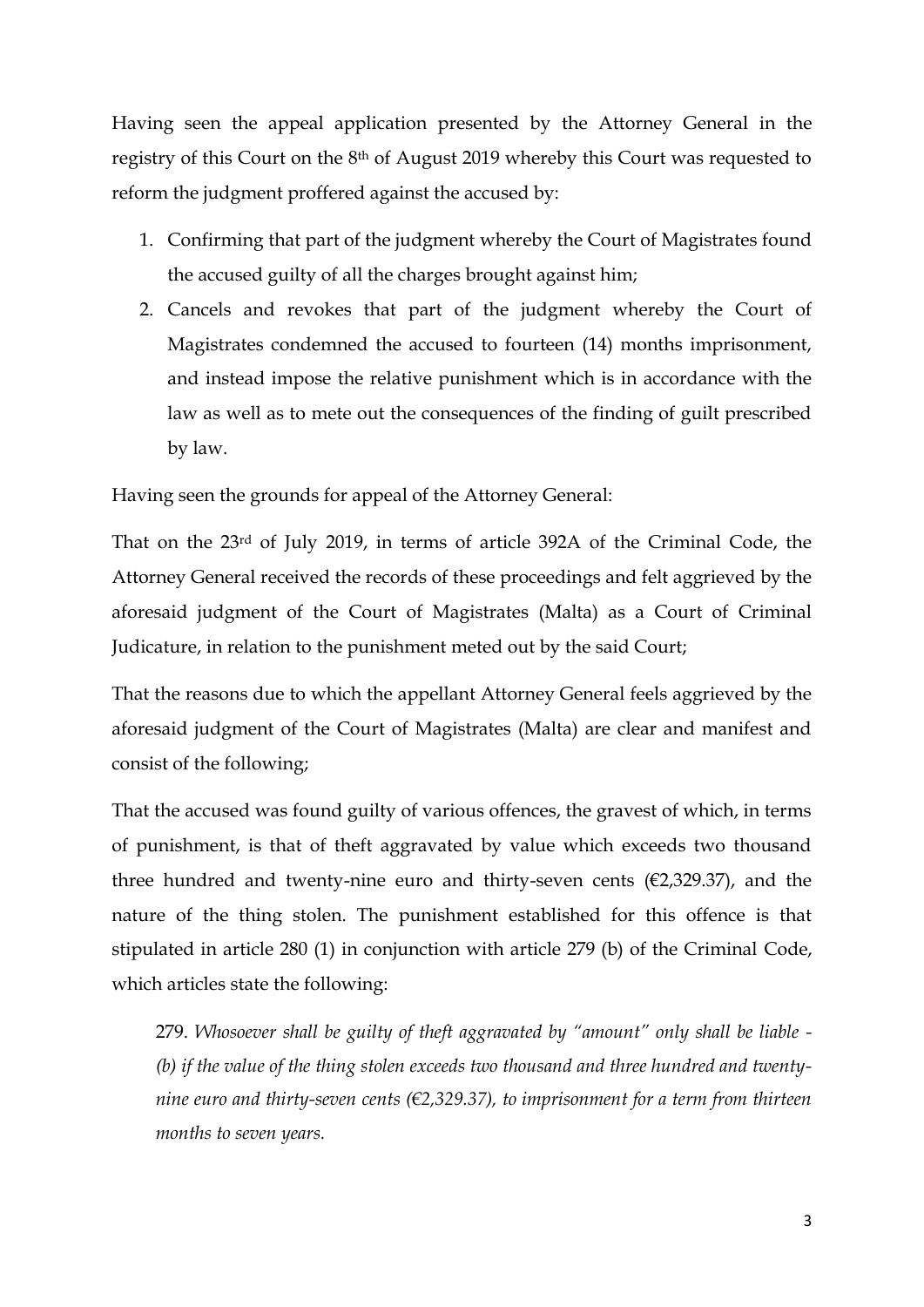*280. (1) Where the theft aggravated by "amount" is accompanied with one or more of the other aggravating circumstances, with the exception of that of "violence" or*  "means", the offender shall be liable, as the case may be, to the punishments established *in the last preceding article, which shall not, however, be awarded in their minimum. [underlined by the appellant].*

That according to article 20 of the Criminal Code, when the law expressly provides that a punishment shall not be awarded in its minimum, the punishment to be awarded shall always include at least one-third of the difference between the minimum and the maximum;

That moreover, the accused was also found guilty of theft aggravated by value which exceeds two hundred and thirty-two euro and ninety-four cents (€232.94) but does not exceed two thousand three hundred and twenty-nine euro and thirty-seven cents ( $\epsilon$ 2,329.37), and the nature of the thing stolen. The punishment established for this offence is that stipulated in article 280 (1) in conjunction with article 279 (1) (a) of the Criminal Code, which articles state the following:

*279. Whosoever shall be guilty of theft aggravated by "amount" only shall be liable – (a) if the value of the thing stolen does not exceed two thousand and three hundred and twenty-nine euro and thirty-seven cents (€2,329.37), to imprisonment for a term from five months to three years;*

*280. (1) Where the theft aggravated by "amount" is accompanied with one or more of the other aggravating circumstances, with the exception of that of "violence" or "means", the offender shall be liable, as the case may be, to the punishments established in the last preceding article, which shall not, however, be awarded in their minimum.* 

That the accused was also found guilty of driving a motor vehicle without a driving licence in breach of article 15 (1) of Chapter 65 of the Laws of Malta. That the punishment for this offence is that of a fine (*multa*) not exceeding one thousand and two hundred euro ( $E1,200$ ) or to imprisonment not exceeding one year, as well as the disqualification from holding or obtaining a driving licence for a period of not less than eight days [See article 15 (1) and (3) of Chapter 65 of the Laws of Malta];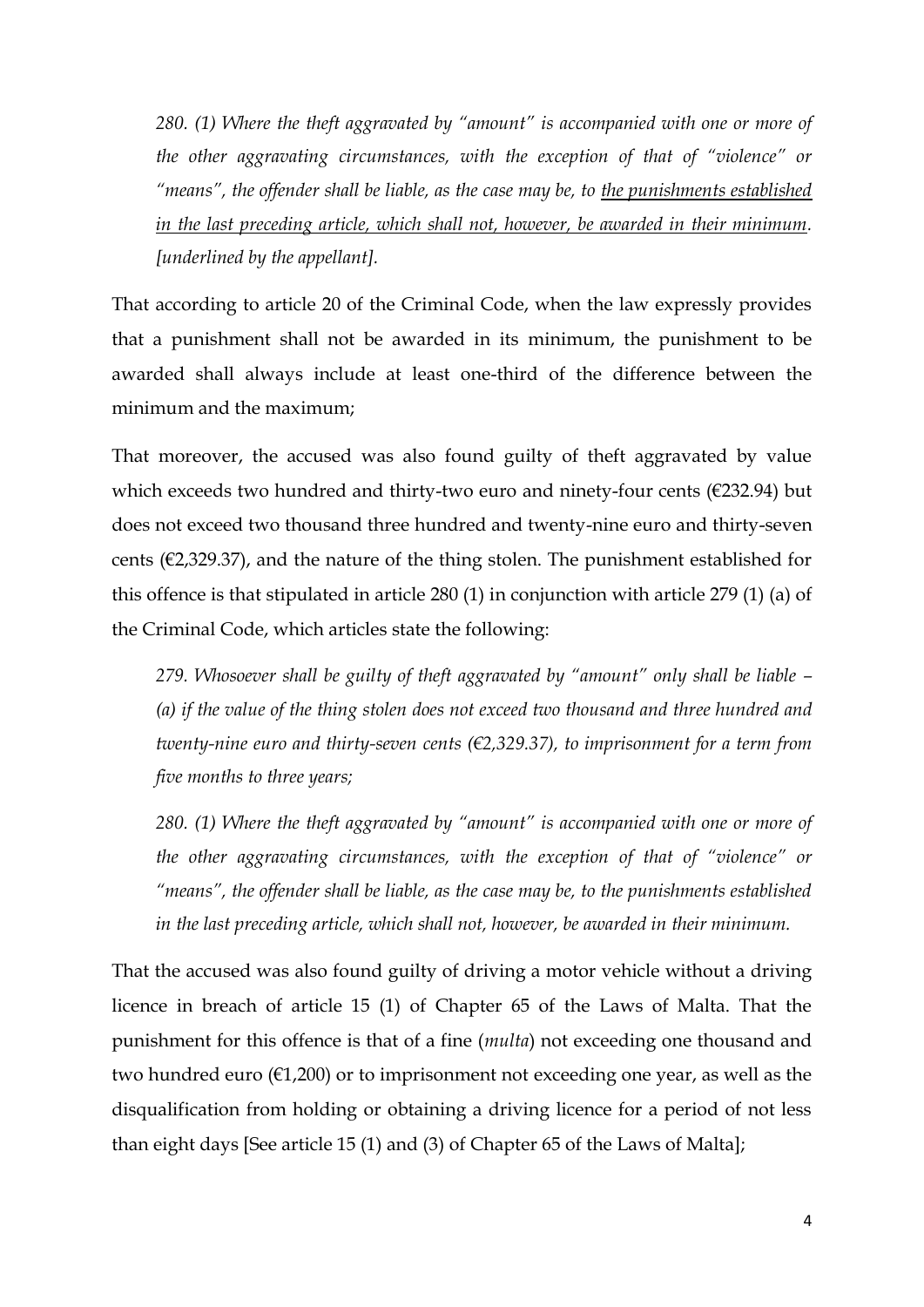That finally, the accused was also found guilty of driving a motor vehicle without being covered by an insurance policy in breach of article 3 (1) of Chapter 104 of the Laws of Malta. That the punishment for this offence is that of a fine (*multa*) of not less than two thousand and three hundred and twenty-nine euro and thirty-seven cents (€2,329.37) but not exceeding four thousand and six hundred and fifty-eight euro and seventy-five cents ( $\epsilon$ 4,658.75), or to imprisonment for a term not exceeding three months, or to both such fine and imprisonment, as well as the disqualification from holding or obtaining a driving licence for a period of twelve months [See article 3 (2) (a) and (2A) of Chapter 104 of the Laws of Malta];

That in view of the above, the appellant is of the opinion that the Court of Magistrates was not correct in the quantum of fourteen (14) months imprisonment meted out against the accused, and this is because the punishment arrived at in terms of article 17 of the Criminal Code in the case of concurrent offences and punishments exceeds that of fourteen (14) months imprisonment. In fact, the minimum punishment for the offence contemplated in the first charge, which offence is the gravest of all the offences of which the accused was found guilty, is that of around twenty-four months (24) months imprisonment, and therefore, the punishment of fourteen (14) months imprisonment meted out by the Court of Magistrates is below the minimum prescribed by law. This is also being said in view of the fact that in its judgment, the Court of Magistrates did not refer to any provision of the law on the basis of which it could have awarded that punishment, nor did it state any special and exceptional reasons, as required by article 21 of the Criminal Code, as to why it was awarding a punishment below the minimum prescribed by law.

Having heard the parties make their final oral submissions with regards to this appeal filed by the Attorney general during the sitting of the 3rd December 2019.

Having seen the conviction sheet of the appellate exhibited in the acts of thee proceedings.

Considers further.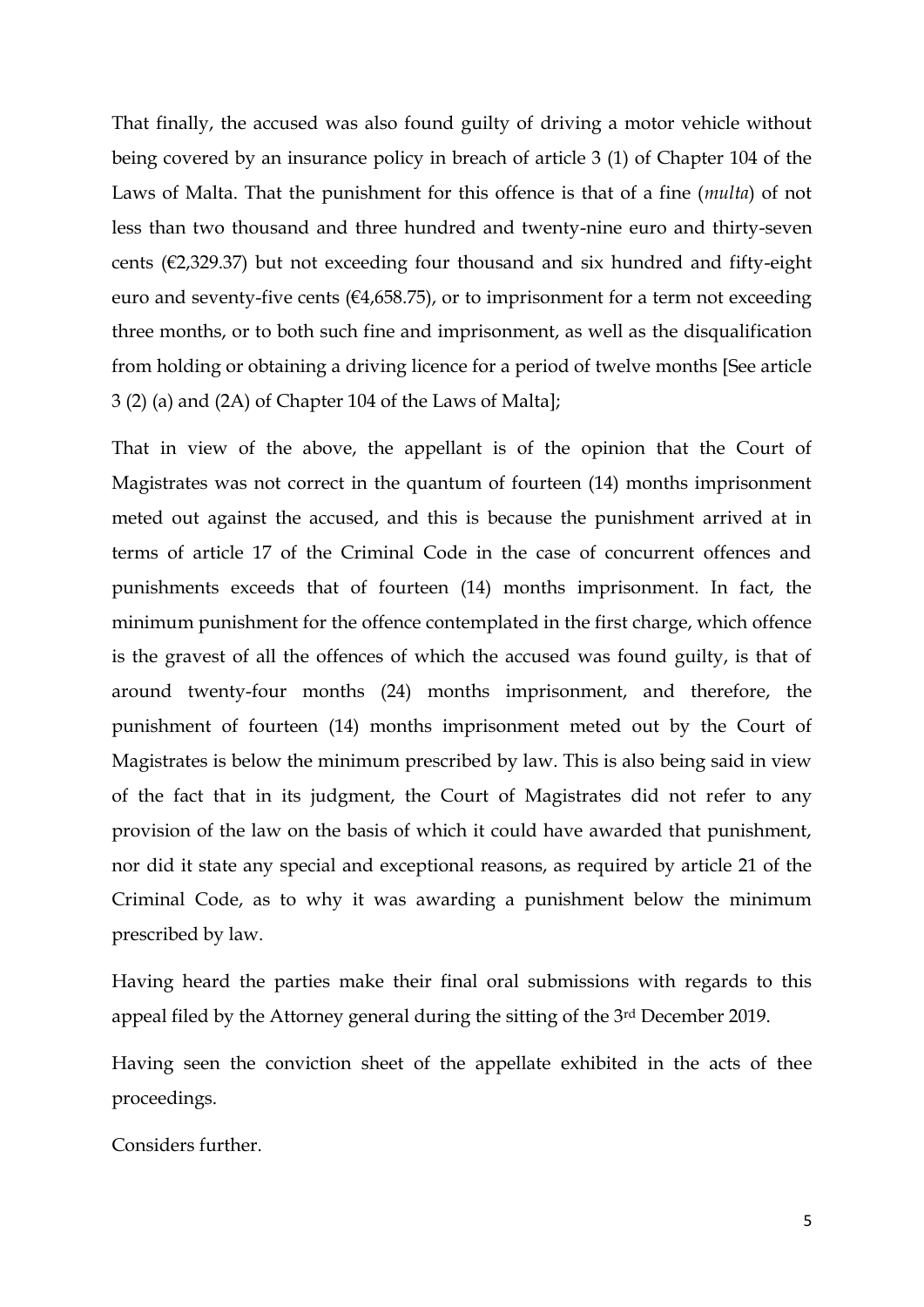The Court examined the acts of the proceedings in particular all that took place on the day of his arraignment on the 20<sup>th</sup> July 2019 (fol. 6). The accused appellate pleaded guilty to all charges even when given ample time to reconsider his guilty plea the accused appellate insisted on registering a guilty plea. The Court then went on to pronounce judgement and found the accused guilty upon his own admission and condemned him to a period of imprisonment of fourteen months and disqualified him from holding a driving license for a period of twelve months from that day.

The Attorney General filed an appeal basing its aggravations on the fact that the court of first instance meted out a wrong punishment that does not fall within the parameters set out by law.

The accused was found guilty of the offence of various offense, the gravest being that of theft aggravated by value (article 261 (c) of Chapter 9 of the laws of Malta) which exceeded the sum of  $\epsilon$ 2,329.37 and also by the aggravation of tee thing stolen (article 261 (g) of the Criminal code. The punishment provided for in the code for this offence with its aggravations is that stipulated in article 280 (1) together with article 279 (b) of the same chapter 9 of the laws of Malta which inter alia states that where the theft is aggravated by amount and another aggravating circumstance as is the case with the exception of violence or means the offender is liable to the punishment mentioned in article 279 ( from a term of thirteen months to seven years) and shall not be awarded in their minimum.

Now in addition article 20 of the Criminal code provides as correctly highlighted by the Attorney General in his application that the law expressly provides that punishment shall not be awarded in its minimum, the punishment to be awarded shall always include at least one third of the difference between the minimum and the maximum. Thus in regard t the first offence the punishment that had to be awarded was not less than 23 months.

In addition the accused was also found guilty of the charge of driving without a valid license and this offence to carries a punishment of imprisonment of found